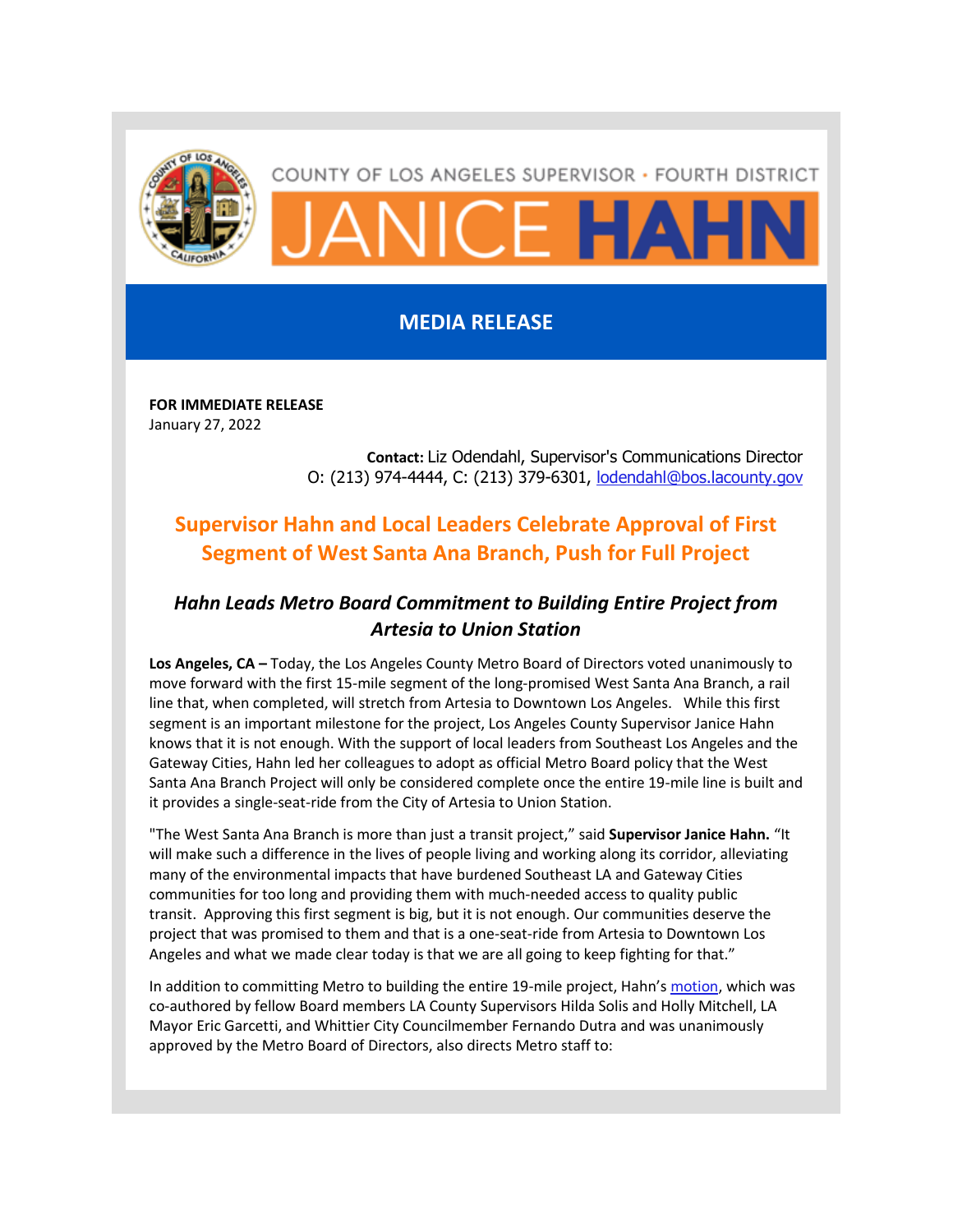- Find ways to accelerate construction of and funding for the Branch wherever possible, including through public-private partnership and value-capture financing.
- Include in its study of the segment of the Branch from Slauson Ave to Slauson to Union Station an assessment if any aerial sections could be constructed more cheaply underground.
- Ensure as seamless a connection as possible between Slauson Station and Union Station for when the first segment is completed and before the full project is done.

"Metro has secured almost \$7 billion of federal New Starts funds over the last 40 years – and it's now time for Southeast LA to have our turn," said **Whitter Councilmember and Metro Board Member Fernando Dutra.** "This is Metro's top federal priority, and I am pleased to partner with my colleagues to accelerate the project's schedule and secure funding from our partners."

"A lot of our residents depend on the bus, and this project is needed to provide them with another way to get to work and to see their families," said **South Gate Councilmember and Eco-Rapid Transit Boardmember Maria Davila.**

"This light rail will provide LA County residents with expanded access to health care, education and cultural destinations," said **Downey Mayor Blanca Pacheco**. "We have been planning this project for 30 years and we need to get this project completed from Artesia to downtown LA'

"Supervisor Hahn is absolutely correct," said **Artesia City Councilmember and Chair of Eco-Rapid Transit Ali Taj.** "Our cities have been working together on this for over 20 years. This project is so important to our communities and it is critical that we have a one seat ride from Artesia to Union Station."

"Today is about equity for cities that have been waiting decades for transportation opportunities," said **Huntington Park City Councilmember Karina Macias.**

"Southeast Los Angeles communities are among those that utilize Metro's bus and rail system most, and yet, projects that would support our livelihoods, like the West Santa Ana Branch, have been put on hold or cut into segments," said **Cudahy Mayor Liz Alcantar.** "SELA cannot wait. I thank Supervisor Janie Hahn and the rest of the Metro Board for supporting a one-seat ride for the entire line and for their commitment to the growth, well-being, and progress of communities like ours."

"The City of Maywood looks forward to strengthening the relationship with Metro and working together to make sure the West Santa Ana Branch is soon a one-seat ride and time-efficient method of transportation for the residents of Southeast Los Angeles," **said Heber Marquez, Mayor of Maywood**. "Thank you to Supervisor Hahn for her leadership."

"The City of Bellflower is fully supportive of the West Santa Ana Branch transit corridor project from Los Angeles Union Station to Artesia Pioneer Station," said **Bellflower Mayor Ray Dunton.** "This particular transportation will greatly assist our residents and business owners with direct public access to Downtown Los Angeles."